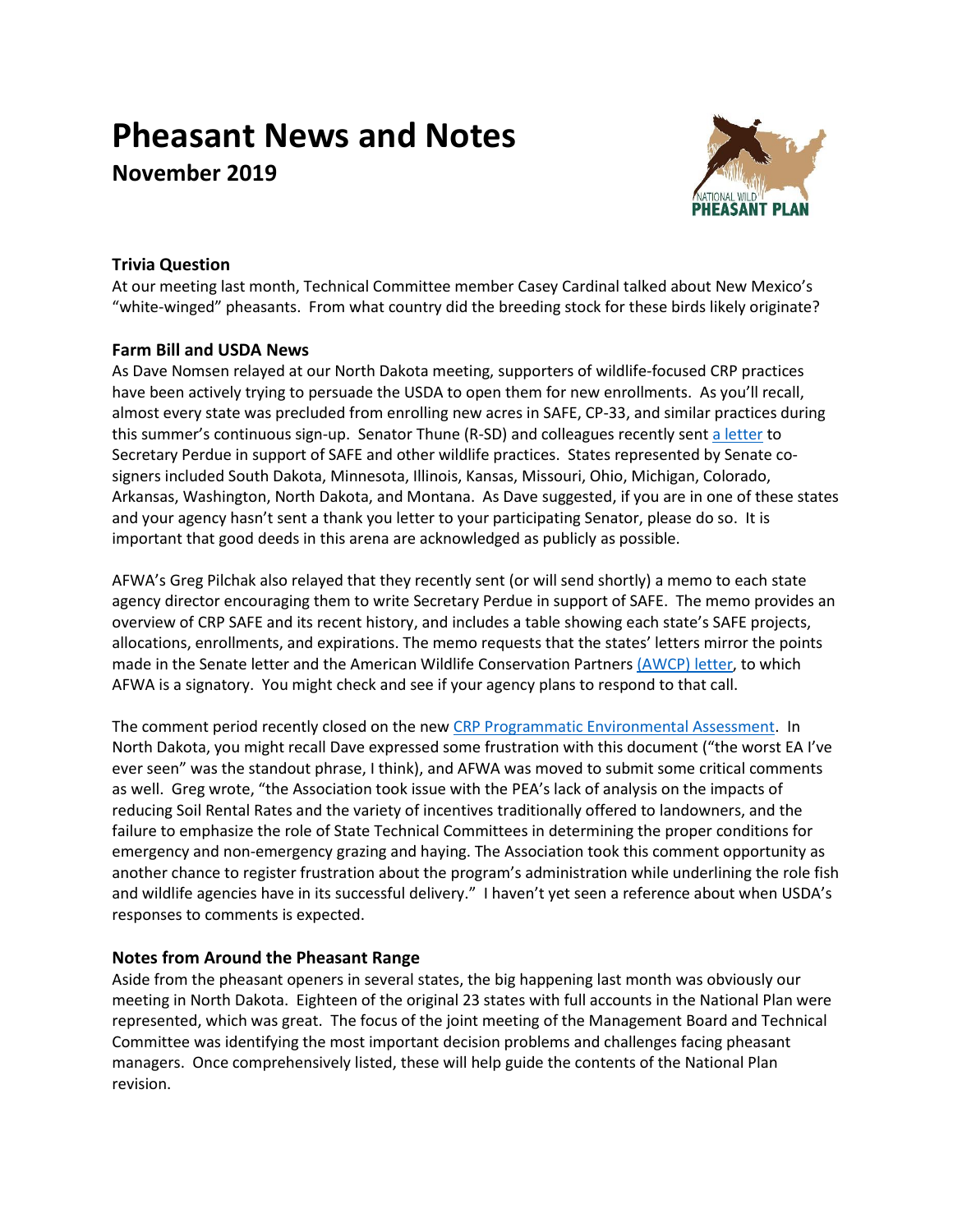The other interactive portion of the meeting came at the request of Dr. Adam Janke, who is heading up our multi-state brood survey project. Adam attended with Zach Dienes, the graduate student on the project, who we were also happy to meet. Adam asked the Technical Committee to provide input on four questions: 1) how do you currently monitor pheasants in your state (harvest, populations, etc.); 2) what barriers to implementing fall monitoring do you have; 3) what do you *have* to have from a pheasant monitoring program, and what would be *nice* to have; and 4) what factors do you think affect reliability of fall roadside pheasant surveys? Adam and Zach will use the feedback they got to guide future analyses and presentation of results.



Other meeting highlights included Ryan Heiniger's presentation on new developments in precision and regenerative agriculture. Ryan, who is Pheasants Forever's Director of Agriculture, also reminded us that Pheasant Fest will be February 14-16, 2020 in Minneapolis, and will include a precision agriculture workshop on Friday. We saw some of PF's precision ag work in action during the field trip, courtesy of Melissa Shockman and some of the landowners she works with – it was very cool (literally and figuratively).

Thanks again to R.J. Gross (our point man and walleye chef), Jesse Kolar, and the rest of the North Dakota Game and Fish crew who helped run a great meeting! Texas will host the Technical Committee meeting in 2020.

In other news, do pheasant hunters know where to find pheasants in the fields they're hunting? The Nebraska research crew put GPS units (including heart rate monitors) and radio-tags on each, respectively, to find out. The results are detailed in [Wszola et al.](https://doi.org/10.2981/wlb.00526) (2019). In summary, yes, hunters seem to know what they're doing, but generally avoid hunting cover that requires too much exertion or is too far from access points.

Also, hunting has no effect on pheasant populations, right? Another paper out of the UNL Fontaine lab suggests we shouldn't take that statement as unqualified gospel. Take a look at [Messinger et al. \(2019\)](https://doi.org/10.1371/journal.pone.0222272) for details. Nice work, Lindsey!

Finally, if you are stressed out and need to take a few minutes, parts of this [Pennsylvania video about](https://www.youtube.com/watch?v=stJI_g1N6lY)  [pheasant propagation](https://www.youtube.com/watch?v=stJI_g1N6lY) are oddly soothing.